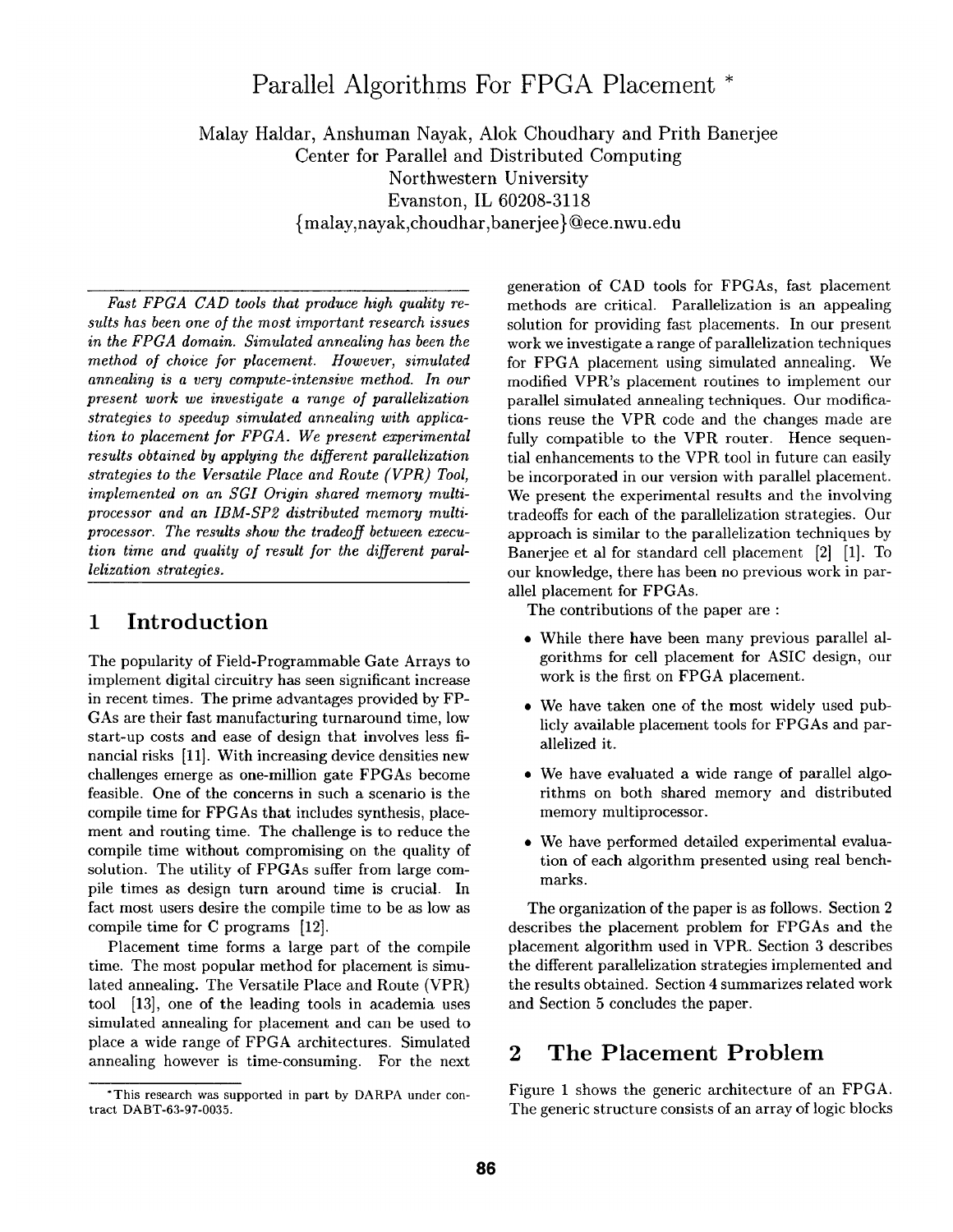

Figure 1: Generic Architecture of an FPGA

that can be configured to realize simple combinational or sequential logic. User configurable IO blocks provide the interface between the external package pins and internal logic. In addition to logic and IO blocks, there are interconnect resources which may be configured to connect logic/IO blocks together. The circuit to be realized in the FPGA is first decomposed into smaller sub-circuits that can each be mapped into a logic block. The placement problem is to map these sub-circuits to the logic blocks of the FPGA so that the placement cost function is minimized. The placement cost function is typically designed to produce a compact placement that facilitates routing. The routing problem is to find a possible way to connect the sub-circuits using the available interconnect resources.

VPR [13] uses simulated annealing for placement. The cost function employed is

$$
cost = \sum_{n=1}^{N_{net}} q(n) \left[ \frac{bb_x(n)}{C_{av,x}(n)} + \frac{bb_y(n)}{C_{av,y}(n)} \right]
$$

The summation is over all the nets.  $bb_x$  and  $bb_y$  denote the horizontal and vertical bounding box for each net.  $q(n)$  is a compensating factor for the discrepancy between the bounding box wire length model and the actual wire length needed to connect four or more terminals.  $C_{av,x}(n)$  and  $C_{av,y}(n)$  are average channel capacities in the  $x$  and  $y$  direction over the bounding box of net n.

The initial temperature is calculated in a manner similar to [14]. VPR uses an innovative annealing schedule where the new temperature is computed from the old temperature as  $T_{new} = \alpha \cdot T_{old}$ .  $\alpha$  is dependent on the fraction of accepted moves *(Raeeept)* at *Told*  in a way that lowers the annealing temperature slowly when  $R_{accept}$  is high and lowers the annealing temperature quickly in case  $R_{accept}$  is low. At each temperature  $10 \cdot (N_{blocks})^{1.33}$  moves are evaluated, where  $N_{blocks}$  is the number of blocks ( $logic + IO$ ). The algorithm also uses the range limiter concept that sets a limit on the distance between the two blocks that can be swapped by a move of simulated annealing. At high temperatures the limit is large enabling almost any block to be swapped with any other. As simulated annealing proceeds, the limit is decreased, dependent on *Raceept.* At lower temperatures, the limit becomes small enabling only nearby blocks to be swapped.

More details about VPR placement can be found in [13]. Depending on the size of the circuit, the number of moves evaluated per temperature (  $10 \cdot (N_{blocks})^{1.33}$ ) can be large. For the benchmarks presented, the average number of moves is  $4.4 \times 10^7$ . Such a large number of moves evaluation present a significant amount of computation.

## **3 Parallel Algorithms for Placement**

### **3.1 Parallel Moves Approach**



Figure 2: Parallel Moves: Moves 1 and 4 can be done in parallel but not moves 2 and 3

The number of moves evaluated by simulated annealing at each temperature is quite:large. The evaluation of a move may result in three cases - (i) two blocks are swapped (ii) a block is moved to a new(empty) position (iii) the move is rejected. A block refers to either a logic block or an IO block to be mapped to an appropriate block of the FPGA. Two moves can be done in parallel provided they do not move the same block(s). Also, while moving a block to an empty position in parallel with other moves, care must be taken so that another block is not moved to the same empty position (Figure 2). However, ensuring the above two conditions does not guarantee the results to be equivalent to sequential execution. Parallel evaluation of moves may incur error while calculating the cost function as it is dependent on the bounding box of the nets containing the blocks. Two moves that move blocks of the same net may evaluate the bounding box incorrectly as each one of the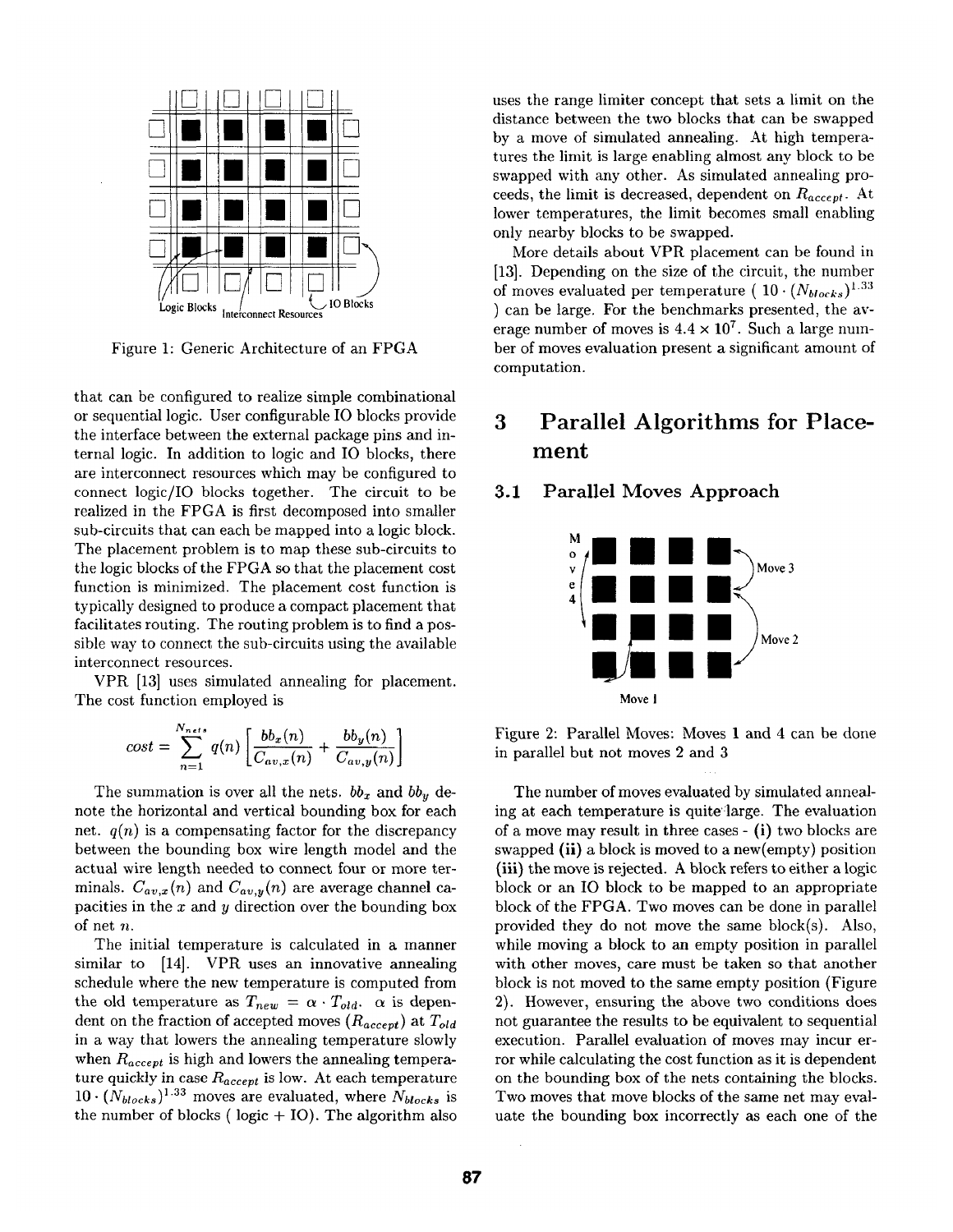moves can not take into account the fact that the other move is changing the bounding box (Figure 3). There are two approaches one can take - (1) Ignore the error in cost function (2) Avoid inaccurate computation of bounding boxes by evaluating parallel moves that not only move different blocks, but also blocks that belong to different nets.



Figure 3: Error in Bounding Box Calculation: If movel and move2 are done in parallel, they calculate the bounding box as bbl and bb2 respectively, whereas the actual bounding box is bb.

Both approaches effect the quality of result adversely. The first approach has negative effects because of the error in cost function, which interferes with the acceptance of moves. The second approach restricts the moves of simulated annealing and thus evaluates a smaller search space. We present the results for the second approach. Even the initial results for the first approach showed substantial quality degradation.

Computation of correct bounding boxes can be done in two ways - (i) Generate and evaluate moves that move blocks belonging to different nets. (ii) Evaluate all moves, but accept only those moves that move blocks belonging to different nets. The second approach has the drawback that the percentage of moves accepted would be low when compared to sequential simulated annealing, provided same number of moves are evaluated. While this problem can be solved by evaluating more moves per temperature in the parallel version, it is not clear exactly how many more moves should be evaluated. Hence we take the first approach. The strategy was implemented for a shared memory machine as the parallelism at moves level is quite fine-grained and is shown in Figure 4. In our design, given  $N$  processors, one processor ( $P_0$ ) generates moves that move blocks belonging to different nets. Other processors evaluate these moves in parallel and either accept or reject them. The generation and evaluation of moves is overlapped to save time, i.e,  $P_0$  generates moves for step  $n + 1$ ,

```
begin Parallel Moves SA 
   if (my\_rank == 0) {
      do an initial random placement 
      find initial temperature 
      generate n-1 independent moves \}while( t > end-temperature ){
      for( number of moves per temperature ){
         if(my\_rank==0)generate n-1 independent moves
         else 
            evaluate move number my_rank generated 
            in the previous step} 
      update temperature} 
end Parallel Moves SA
```
Figure 4: Parallel Placement Algorithm using Parallel Moves

while other processors evaluate moves for step  $n$ .

### **3.1.1 Experimental Results**

The parallel moves approach was implemented on an SGI Origin shared memory multiprocessor. Figure 5 and 6 show the variation of execution time and cost with number of processors, respectively. As seen, the parallel implementations show negative speedups. This is due to the fact the overhead of synchronization outweighs the advantages of parallelization. The cost is also affected significantly for the *des* and *bigkey* benchmarks.

### **3.2 Area Based Partitioning**

The problem in the previous approach was that the moves were very restricted. In our next approach we try to alleviate this problem by partitioning the area of the FPGA and assigning the partitioned areas to different processors. Each processor is free to move blocks within its own area. This helps us in two ways -

- There is much less synchronization involved as compared to the previous approach. In the previous approach, the generation of moves by  $P_0$  and evaluation of moves by  $P_{1,\dots,n-1}$  has to be synchronized. In our current approach, each processor can carry out simulated annealing on the area it owns and the point of synchronization is flexible.
- The moves evaluated are much less restricted than the previous approach. In our current approach, the moves evaluated by a processor on its area are done sequentially, and hence the restrictions that arise in the previous approach do not affect us here.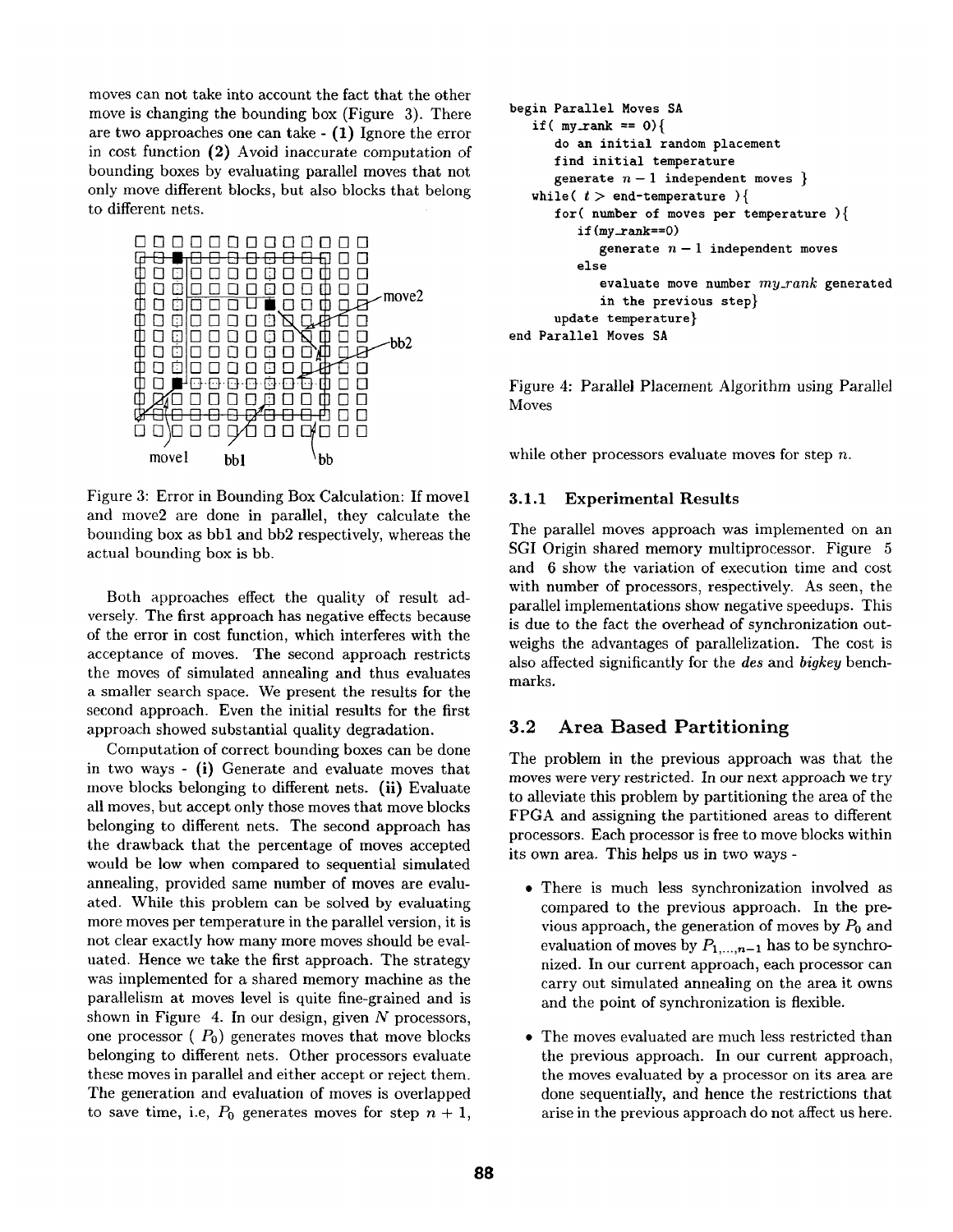Note that for nets that span two or more partitioned areas, we may still incur error in computation of bounding box (Figure 7).



Figure 7: Error in Bounding Box for Area Based Partitioning: For nets that span across partition, bounding boxes may be computed erroneously as the move made by other processors are not communicated immediately.

This is because two or more processors may move blocks of the same net simultaneously. However, we expect this error to be small as compared to the error ignoring approach mentioned in the previous section. This is because in the current approach errors occur only for those nets that span two or more partitioned areas. Moreover, with falling temperature the distance covered by moves are reduced and most of the moves are expected to happen between nearby blocks.

Finally, after periodic intervals ( typically after each temperature), all the processors update their data structures to reflect the current placements of the blocks and the bounding boxes of the nets. Thus, each processor gets to know of the moves done by other processors at the end of a temperature. This information can be made more recent to each processor at the expense of more synchronization.

In area based partitioning, a processor can move a block within its area only. Therefore the movement of a block is confined to the partitioned area of FPGA it currently belongs. To allow blocks to move all over the FPGA, the partitioning of area must be changed. Moreover, the sequence of different partitioning schemes should ensure that a block placed in any arbitrary location has the freedom to move to any other arbitrary location in the FPGA. We adopt the following two partitioning schemes. We alternate between the two schemes for successive temperature (Figure 8). An overview of the parallel algorithm is shown in Figure 9.



Figure 8: Partitioning schemes for Area Based Partitioning

```
begin Area Partitioned SA 
   if (mv\_rank == 0) {
      do an initial random placement 
      find initial temperature 
      choose a partition(horizontal/vertical) } 
   while( t > end-temperature ){
      for( number of moves per temperature ) 
         generate and evaluate moves in own area 
      update data-structures of all processors 
      change partition 
      update temperature} 
end Area Partitioned SA
```
Figure 9: Parallel Placement algorithm using Area Based Partitioning

#### 3.2.1 Experimental **Results**

The area based partitioning approach was implemented on an SGI Origin. Figure 10 and 11 show the variation of execution time and cost with number of processors, respectively. The timing results show marked improvement when compared to the parallel moves approach. The speedups are due to less synchronization requirements. However, the speedups are not linear. The positive thing is that the cost does not degrade with increasing processors.

#### **3.3 Synchronous Markov Chains**

The shortcomings of the approaches in the previous two sections is that they fail to maintain the quality of the solution. Also the quality is quite unpredictable. This is due to two reasons - (i) restricted moves (ii) error in cost function. In area based partitioning, we made the moves less restricted by assigning parts of the FPGA to individual processors and giving them the freedom to move blocks within their area. However, the error in cost function affected the quality of results negatively. As our next step, we remove the restriction on moves altogether by assigning the whole FPGA to each processor. Each processor carries out simulated annealing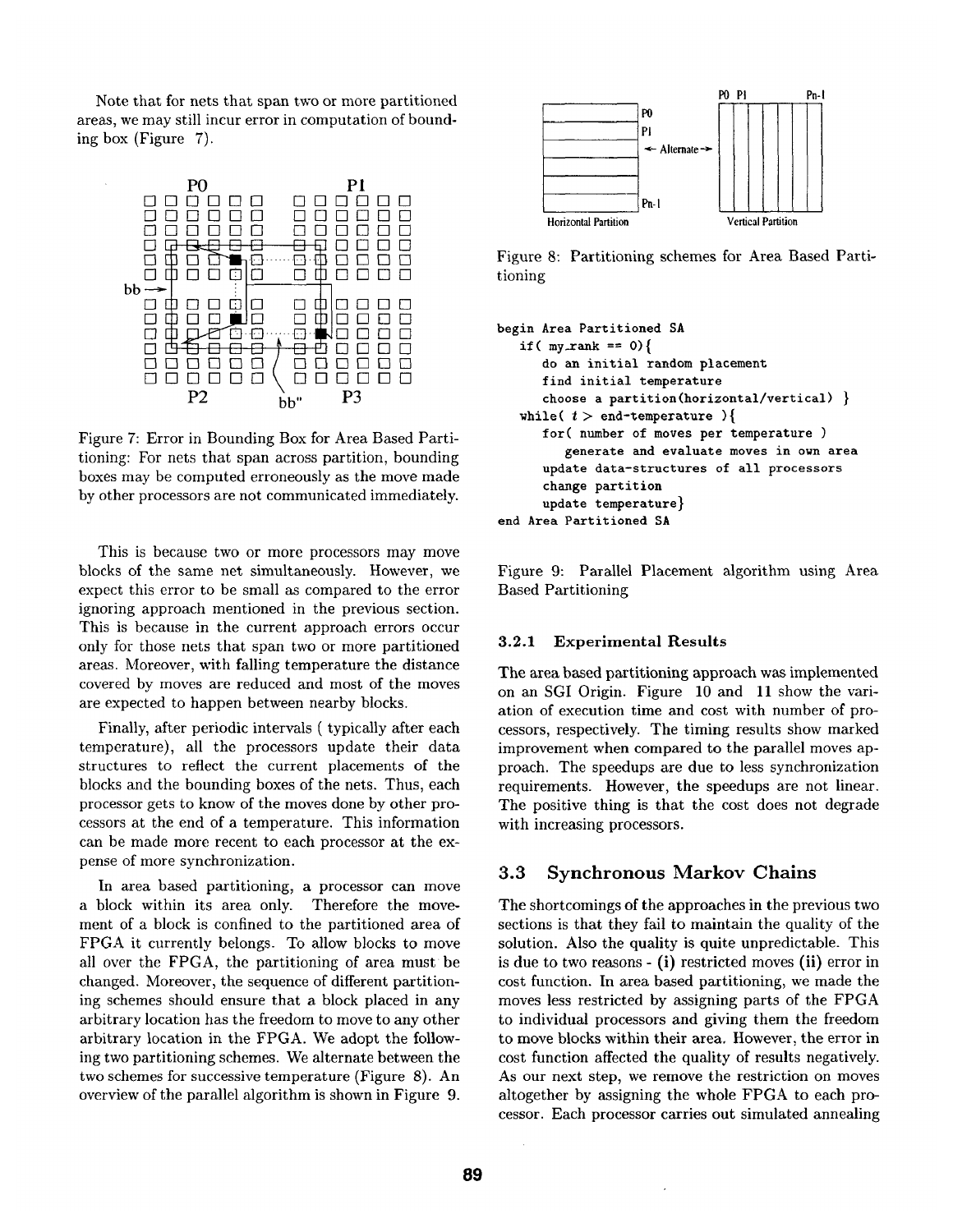on the whole FPGA, starting with a different random seed. To avoid concurrent updates to data structures, each processor does simulated annealing on a local copy of the FPGA (Figure 12). At periodic intervals, the results from all the processors are combined. The result of the processors can be combined in different ways -

- Take the best placement of each net and combine them together to form the new combined placement. In case of conflicts, find a new placement for the conflicting nets iteratively.
- \* Among all the processors, take the best placement obtained by a processor as the new combined placement.



Figure 12: Synchronous Markov Chains

The first approach of combining best configurations of individual nets is non trivial and may consume significant computation time ( even when net placements are non conflicting). The second approach is very efficient in terms of computation time, and as we found from experimental results, does quite well in terms of preserving the quality of solution. If we consider simulated annealing as a search path where moves are proposed and either accepted or rejected depending on a particular cost evaluation and a random seed. Each search path can be viewed as a Marker Chain. Our current approach then essentially implements parallel Markov Chains. Our approach is similar to that presented in [2]. To achieve speedup we reduce the number

```
begin Synchronous Marker Chain SA 
   generate initial random placement 
   find initial temperature 
   initialize counter to 0 
   while(t > end_temperature ){
      increment counter 
      for( number of moves per temperature ) 
         generate and evaluate moves 
      if( counter% update_frequency == 0){ 
         best~ank= rank of the processor 
         with best placement 
         if( my_.rank ==best_rank) 
            broadcast placement to all other 
            processors}} 
end Synchronous Markov Chain SA
```
Figure 13: Parallel Placement Algorithm based on Synchronous Markov Chains

of moves evaluated at each temperature by  $\frac{1}{N}$ , where N is the number of processors. Note that we could have reduced the number of moves being evaluated at each temperature by an arbitrary factor, thus obtaining any desired speedup. Of course, an arbitrary reduction in the number of moves will degrade the quality of result. The quality of result also depends on the periodicity with which the results of the different processors are combined. The number of moves after which the results of the processors are combined is referred to as *update\_frequency.* An overview of the parallel algorithm is shown in Figure 13.

#### **3.3.1 Experimental Results**

The synchronous Markov chain approach was implemented on an IBM-SP2 distributed memory multiprocessor. Figures 14 and 15 show the variation of execution time and cost with number of processors, respectively. The timing graph shows near linear speedups. This is due to the fact that synchronization is minimal. Also due to the nature of the problem, the load is quite evenly distributed. There is a gradual decrease in the quality of solution with increasing processors, except for *des* which shows a substantial degradation. *des* also shows significant degradation for the parallel moves approach which suggests that the benchmark is very sensitive to any alteration from traditional simulated annealing.

### **3.4 Asynchronous Marker Chains**

Our final approach is conceptually similar to the previous approach. In our present approach we improve upon the synchronization requirement of the approach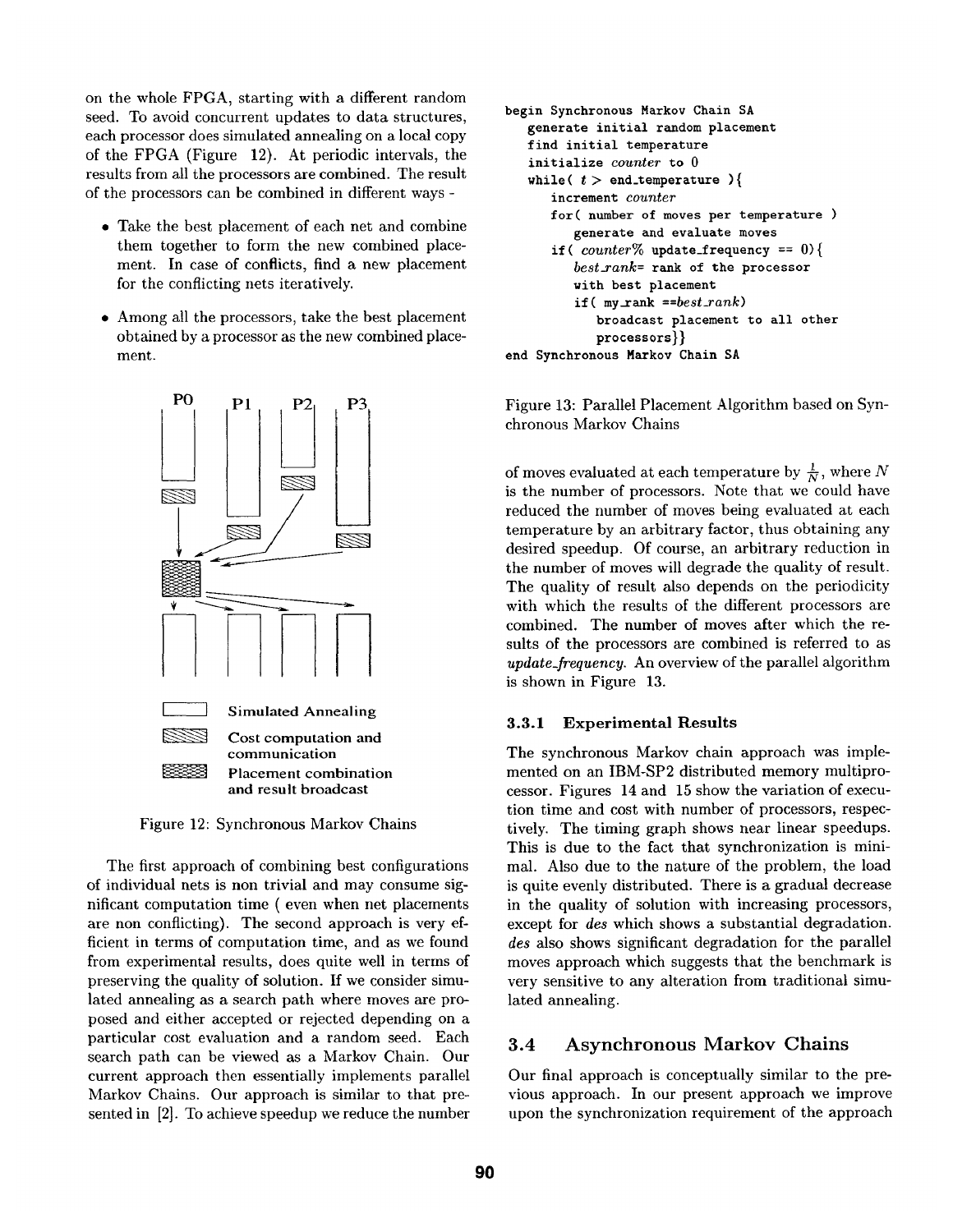in the previous section. Our approach is similar to the approach presented in [5] [2]. In the previous approach, the synchronization requirement was quite strong, as each processor had to complete a pre-determined number of iterations before the results could be combined. The combination of result involves determining the best placement and distributing it to all the processors. In our current approach, instead of combining the results of the processors synchronously, we make the combination asynchronous. A server maintains the best cost and placement. At periodic intervals, processors query the server. If their current placement is better than the server's best placement, they export their placement to the server. Otherwise they import the server's placement. Thus the synchronization across all the processors is removed. There are two design choices regarding the server. The server may also carry out simulated annealing or may just service queries. The tradeoff is between more work done by assigning work to the server or servicing the queries faster, thereby giving more time to the other processors to work. For a very small number of processors, the server may also do simulated annealing. But in a scalable design, the server is better off servicing queries only. In our design the server services queries only (Figure 16). An overview of the algorithm is given in Figure 17.



Figure 16: Asynchronous Markov Chains

```
begin Asynchronous Markov Chain SA 
   if( my\_rank == 0){
      initialize best_cost to infinity 
      initialize best_placement to null 
      while( other processors so annealing){ 
         receive cost from processor P 
         if(cost of P < best \text{const}){
             best_cost= cost of P 
             best_placement=receive placement from P} 
         else{ 
             send best_cost to P 
             send best_placement to P}}} 
   else{ 
      generate initial random placement 
      find initial temperature 
      initialize counter to 0 
      while( t > end_temperature ){
          increment counter 
          for( number of moves per temperature ) 
             generate and evaluate moves 
          if( counter%update_frequency == O){ 
             send P0 current cost 
             send/receive placement from P_0}}
end Asynchronous Markov Chain SA
```
Figure 17: Parallel Placement Algorithm based on Asynchronous Markov Chains

#### **3.4.1 Experimental Results**

The asynchronous Markov chains approach was implemented on an IBM-SP2. Figure 18 and 19 show the variation of execution time and cost with number of processors, respectively. The characteristics of the curves are similar to the synchronous Markov chain implementation. The speedups are more close to linear and the cost degradation is much more gradual.

### **4 Related Work**

Several approaches to parallelize simulated annealing have been proposed in the domain of cell placement and can be broadly classified into two categories :

- . *Move Acceleration* In this approach the evaluation of individual moves is parallelized by doing the different tasks involved in evaluating a move in parallel. The available parallelism in this approach is limited and implementation is restricted to shared memory model.
- . *Parallel Moves* In this approach multiple moves are evaluated concurrently. The concurrent evaluation of moves may suffer from inaccurate evaluation of the cost function. A range of alternatives have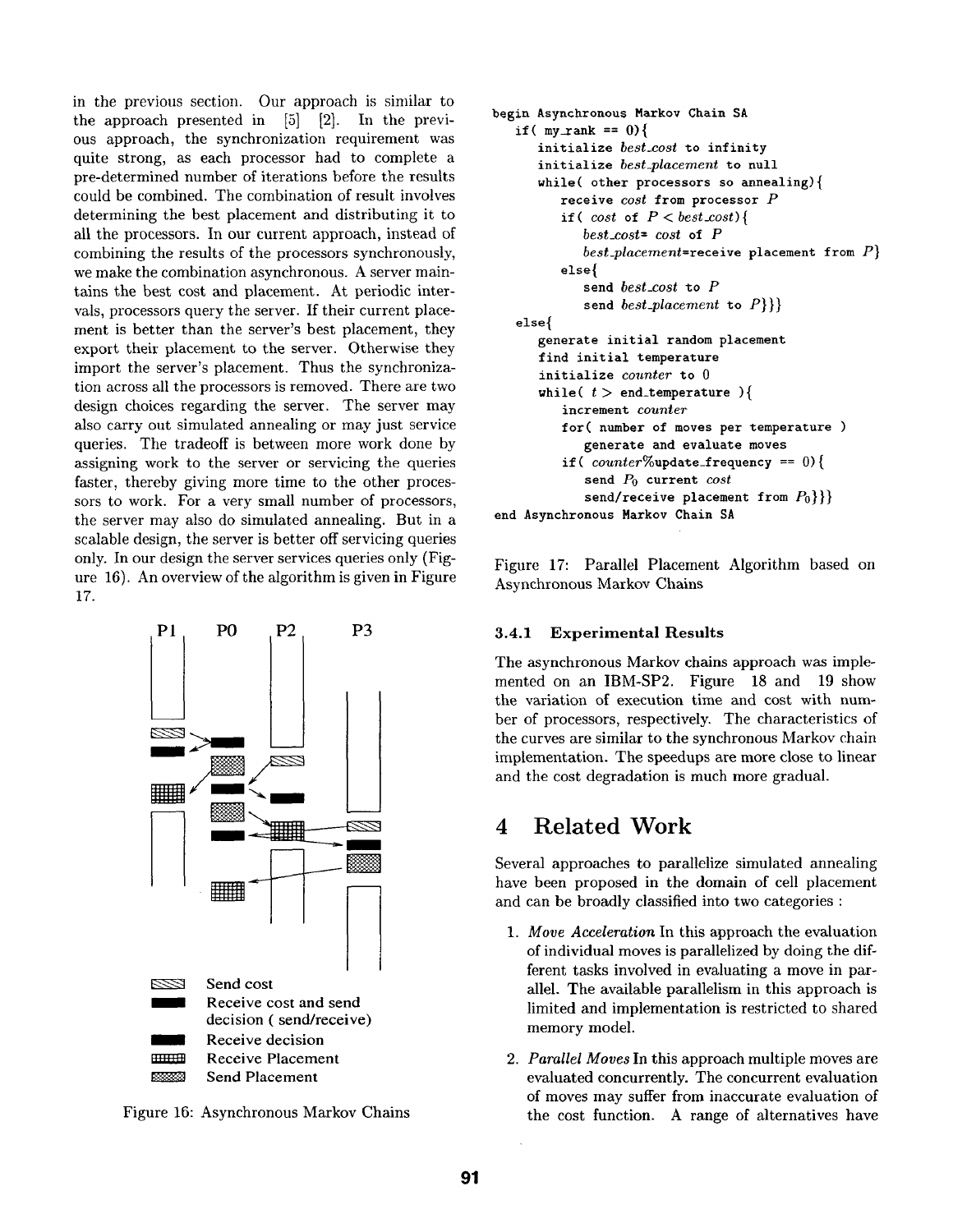been proposed to counter the inaccuracy in cost function evaluation. These alternatives again can be classified into two categories -

- **(a)**  *Avoiding Error* These methods involve generating and evaluating moves that do not interact so that there may be inaccuracy in the evaluated cross function. Deciding which moves are not interacting, however is not trivial.
- (b) *Tolerate Error* These methods ignore the error in cost function evaluation for parts of the annealing. Errors are corrected after certain moves by synchronizing with other processors. A large spectrum of algorithms exist that differ in the way the problem is partitioned and the frequency and mechanism of synchronization.

Kravitz and Rutenbar [9] report a speedup of 2 on 4 processors for the move acceleration approach and a speedup of 3.5 on 4 processor for the avoiding error approach on a shared memory multiprocessor. Banerjee, Jones and Sargent [3] present a variety of partitioning methods for the parallel moves approach on a hypercube. They obtained a speedup of 12 for 16 processors. Several other works on parallelizing simulated annealing have been reported for different applications and on different architectures. Casotto et al. [10] achieved speedup of 6 on 8 processors for placement of macrocells on a shared memory multiprocessor. Rose et al. [8] propose a hybrid algorithm of min-cut algorithm and simulated annealing that achieve a speedup of 4 on 5 processors. Sun and Sechen [6] show near linear speedups for the parallel moves approach on a network of workstations. Banerjee, Kim, Ramkumar, Parkes and Chandy [1] present a range of algorithms based on parallel simulated annealing for standard cell placement.

## **5 Conclusion**

Our work in this paper is the first one to evaluate parallel placement algorithms for the FPGA placement application. We have investigated a range of parallel simulated annealing algorithms for FPGA placement. The parallel moves approach does not seem very promising due to loss of speedup tight by synchronization requirements and degradation in quality of result because of restricted moves. The second approach of area based partitioning provides better speedups and quality of solution. The speedup obtained is mainly due to reduction in synchronization. In the same direction the Marker

chains approach reduces the synchronization requirement significantly and we observe near linear speedup. Markov chains also prove promising in terms of quality of result.

## **References**

- [1] J. A. Chandy, S. Kim, B. Ramkumar, S. Parkes and P. Banerjee. An Evaluation of Parallel Simulated Annealing Strategies with Applications to Standard Cell Placement. In *IEEE Trans. on Computer Aided Design,* Vo1.16, April 1997, pp.398-410.
- [2] J. A. Chandy and P. Banerjee. Parallel Simulated Annealing Strategies for VLSI Cell Placement. In *Prec. 9th International Conference on VLSI Design,* Bangalore - India, Jan. 1996.
- [3] P. Banerjee, M. H. Jones and J. S. Sargent. Parallel simulated annealing algorithms for standard cell placement on hypercube multiprocessors. In *IEEE Trans. on Parallel and Distributed Systems,* Vol.1, Jan. 1990, pp.91-106.
- [4] S. Kim, J. A. Chandy, S. Parkes, B. Ramkumar and P. Banerjee. ProperPLACE: A portable parallel algorithm for cell placement. In *Prec. of International Parallel Processing Symposium,* Cancun - Mexico, Apr.1994, pp.932-941.
- [5] S. Y. Lee and K. G. Lee. Asynchronous communication of multiple Markov Chains in parallel Simulated Annealing. In *Proc. International Conference on Parallel Processing,Aug.*  1992,Vol.III,pp. 169-176.
- [6] W. J. Sun and C. Sechen. A loosely coupled parallel algorithm for standard cell placement. In *Digest of papers, International Conference on Computer Aided Design,San*  Jose, Nov. 1994, pp.137-144.
- [7] C. Sechen and K. W. Lee. An improved simulated annealing algorithm for row-based placement. In *Digest of papers, International Conference on Computer Aided Design,Santa*  Clara, Nov. 1987, pp. 478-481.
- [8] J. S. Rose, W. M. Snelgrove and Z. G. Vranesic. Parallel cell placement algorithms with quality equivalent to simulated annealing. In *IEEE Trans. Computer Aided Design,* Vol.7, Mar. 1988, pp.387-396.
- [9] S. A. Kravitz and R. A. Rutenbar. Placement by simulated annealing on a multiprocessor.ln *IEEE Trans. Computer Aided Design,Vol.CAD-6,July* 1987,pp.534-549.
- [10] A. Casotto, F. Romeo and A. Sangiovanni-Vincentelli. A parallel simulated annealing algorithm for the placement of macro-cells. In *IEEE Trans. Computer Aided Design,Vol.CAD-6,Sept.* 1987,pp.838-847.
- [11] S. Brown and J. Rose. FPGA and CPLD Architectures: A Tutorial. In *IEEE Design and Test of Computers,* Vol.12, Summer 1996, pp.42-57.
- [12] J. Rose and D. Hill. Architectural and Physical Design Challenges for One-Million Gate FPGAs and Beyond. In *FPGA'97, ACM Syrup. on FPGAs,* Feb. 1997, pp.129-132.
- [13] V. Betz and J. Rose. VPR: A New Packing, Placement and Routing Tool for FPGA Research. In *7th International Workshop on Field-Programmable Logic,* Londan, August 1997, pp. 213-222.
- (14] M. Huang, F. Romeo and A. Sangiovanni-Vincenteili. An Efficient General Cooling Schedule for Simulated Annealing. In *ICCAD ,* 1986,pp.381-384.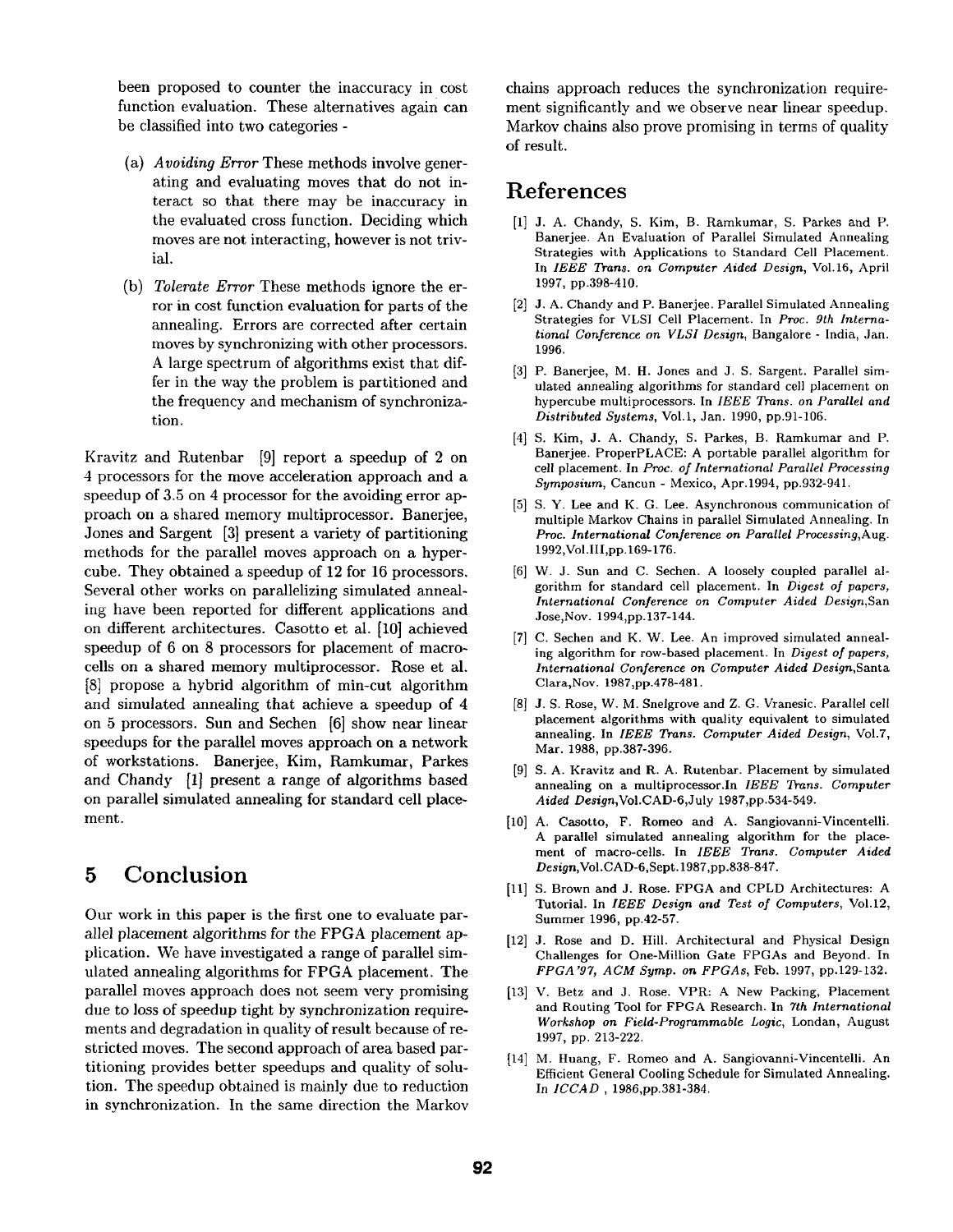

Figure 5: Variation of execution time for Parallel Moves algorithm on an SGI shared memory multiprocessor. Time shown for 1 processor corresponds to the serial algorithm.

Figure 6: Variation of Normalized Placement Cost for Parallel Moves algorithm on an SGI shared memory multiprocessor. Cost shown for 1 processor corresponds to the serial algorithm.

apex4

6



Figure 10: Variation of execution time for Area based Partitioning algorithm on an SGI shared memory multiprocessor. Time shown for 1 processor corresponds to the serial algorithm.

Figure 11: Variation of Normalized Placement Cost for Area based Partitioning algorithm on as SGI shared memory multiprocessor. Cost shown for 1 processor corresponds to the serial algorithm.